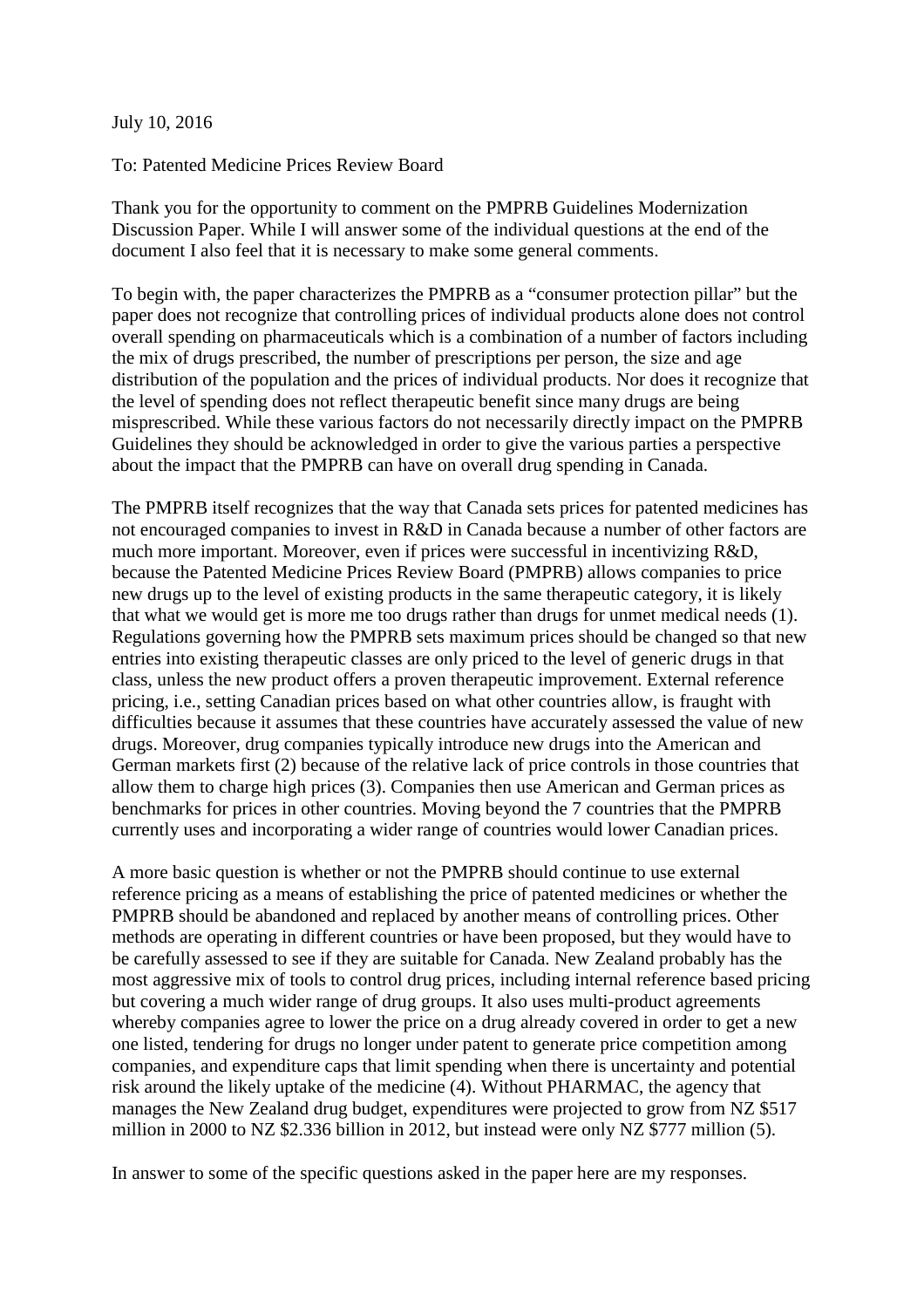## **Question 1**

The question of what is an "excessive" price should be determined based on a combination of factors including the cost of R&D and manufacturing, the therapeutic value of the product and the overall level of profit of the company. Since therapeutic value (benefit to harm ratio) cannot accurately be determined when new drugs are introduced into the market it should be re-evaluated at regular intervals and the price adjusted either upwards or downwards. Similarly, manufacturing costs may change and this should be reflected in the price of drugs.

### **Question 3:**

The PMPRB should require that companies disclose R&D and manufacturing costs.

### **Question 4 (and 12):**

The PMPRB should revise the set of countries that it uses for price comparison to reflect those countries where the pharmaceutical industry more closely mirrors the Canadian situation, i.e., no domestic large multinational companies. Countries to consider would be Australia, New Zealand and Norway among others.

### **Question 5:**

As the PMPRB has acknowledged factors such as pricing are not important in attracting R&D and therefore the level of R&D should not be a factor in setting prices.

### **Question 6:**

The pharmaceutical industry typically argues that its prices are justified based on therapeutic benefit, e.g., the prices of the new medications for Hepatitis C are justified because they cure patients and therefore avoid the need for treatment for liver cancer or liver transplants. Therefore, I advocate for the PMPRB to continue to consider therapeutic benefit as a factor in setting prices. (Of course, this rational about therapeutic benefit ignores arguments that on this basis we should be paying huge amounts for clean, safe drinking water since the availability of good water quality keeps people from getting diseases such as cholera.)

### **Question 7:**

Without knowing how the PMPRB would determine the risk of excessive pricing this question is very difficult to answer. Also there is the obvious question - what is an "excessive" price?

### **Question 9:**

One of the fundamental normative features of Canadian health policy is that all residents of Canada should be treated equally and this should apply to how much people, collectively or individually, pay for their medications. In most other countries there is no discrimination in prices based on geography.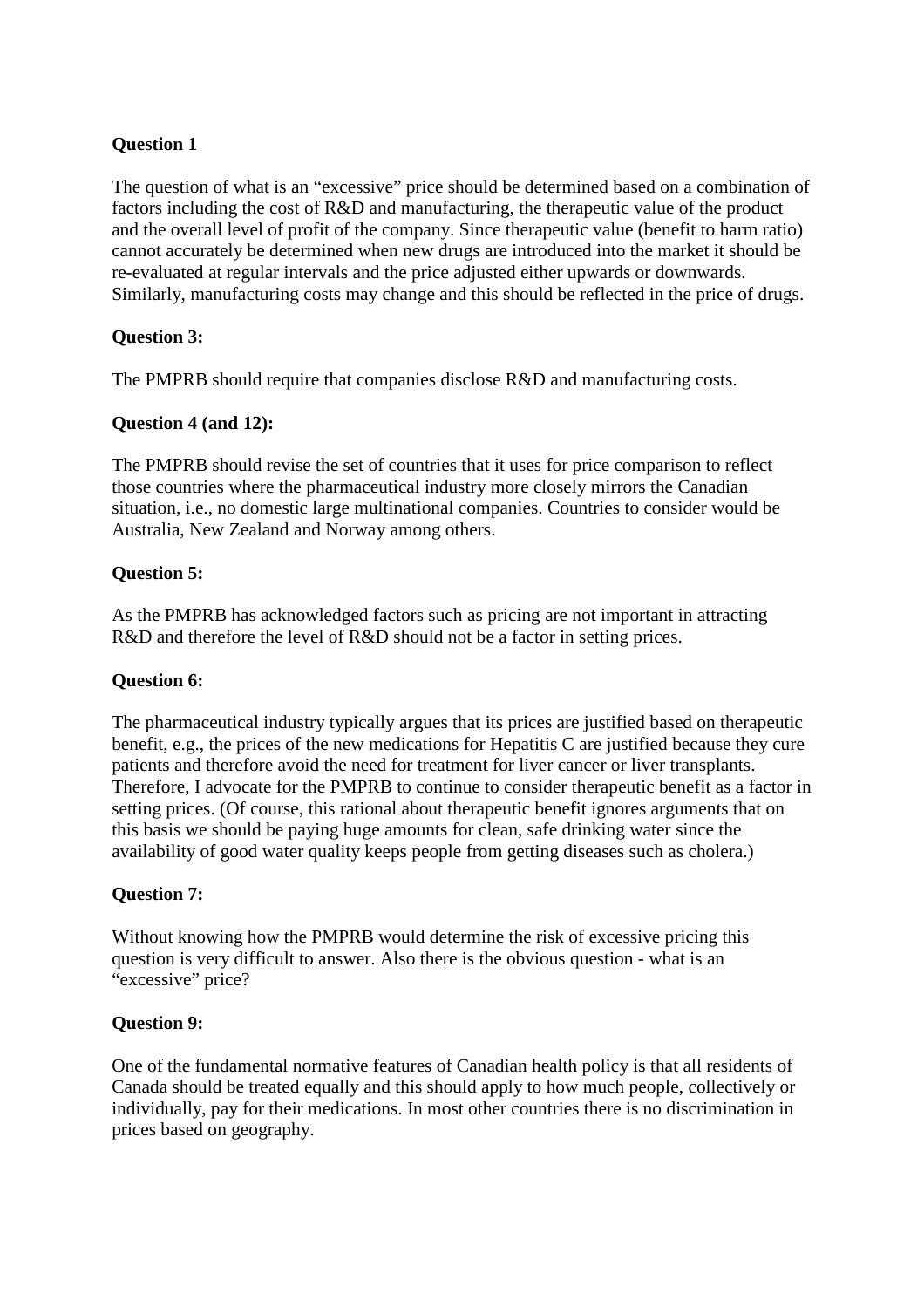I would be happy to meet with representatives of the PMPRB to elaborate on my answers.

Sincerely,

Joel Lexchin MD Emeritus Professor York University and Emergency Physician University Health Network E mail:  $\frac{jlexchin@yorku.ca}{416-209-4885}$  $\frac{jlexchin@yorku.ca}{416-209-4885}$  $\frac{jlexchin@yorku.ca}{416-209-4885}$ 416-209-4885